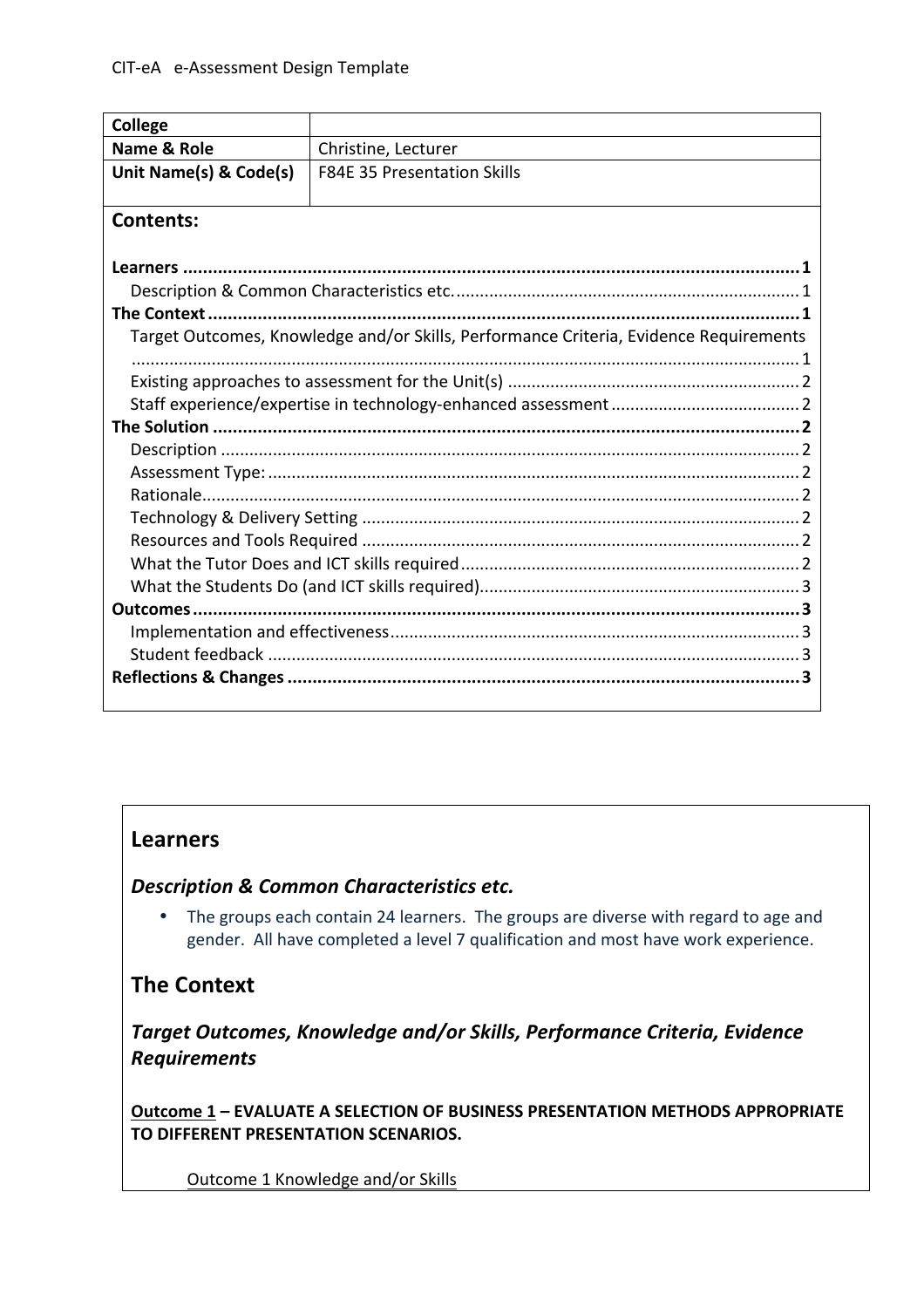- (a) Presentation software
- (b) Business presentation methods
- (c) Evaluating

#### Outcome 1 Evidence Requirements

- Describe the content, purpose, audience and type of location for three different presentation scenarios
- Identify and evaluate two business presentation methods for each scenario covering at least six different presentation methods overall.
- Evaluate and justify the selection of business presentation methods for each scenario

### **Existing approaches to assessment for the Unit(s)**

• Essay based on case study.

### Staff experience/expertise in technology-enhanced assessment

• Staff will have a good level of IT skills but familiarity with Moodle may be variable.

## **The Solution**

### *Description*

- Using a forum for students to upload their student presentations (this is a new approach) and using peer assessment methods as a formative pre-assessment task.
- Create Moodle Quiz with different question types including matching

### *Assessment Type:*

• Formative and Summative

### *Rationale*

• Learners undertake many essay-based assessments and find this one laborious. This would make the assessment process more engaging for learners.

## *Technology & Delivery Setting*

• Computer lab

### *Resources and Tools Required*

• Moodle

### *What the Tutor Does and ICT skills required*

• Upload the assessment quiz information and check answers. Set up the forums.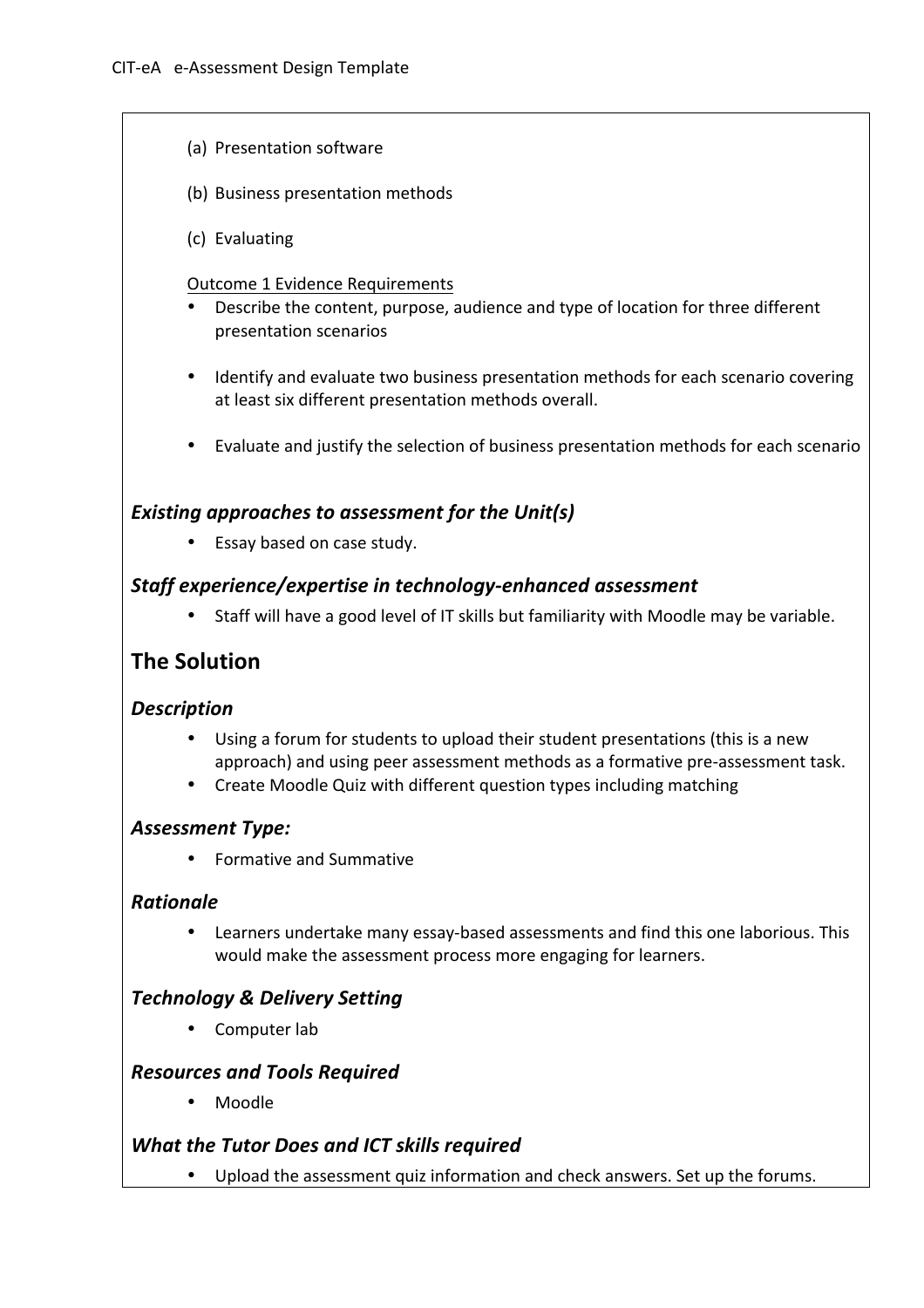Tutor would need to be familiar with Moodle environment.

## *What the Students Do (and ICT skills required)*

- Participate in the forum and upload their work
- Provide responses to different question types, which would require the use of keyboard and mouse skills and familiarity with Moodle environment.

## **Outcomes**

## *Implementation and effectiveness*

Took longer than anticipated - see reflections below

## *Student feedback*

Due to delays described below had not been tested at time of writing. Students do like quiz style assessment

# **Reflections & Changes**

These assessment changes were explored:

In Presentation skills they are using a forum for students to upload their student presentations (this is the new approach) and using peer assessment methods as a kind of formative preassessment task. They have developed a rubric to help the students assess each others work and they have asked the learning technologist to help set that up in Moodle for this assessment.

So that is covering 2 of the 3 knowledge and skills associated with the unit - getting them to do their presentation design, getting them to do the evaluation of others and their own presentation design and presentation methods.

They have been creating quizzes for this unit, the learning technologist is looking at that for them – problem has been the gap between initial training at the workshop and doing it – you forget a lot – they have been worried about making it look good. They wanted to try to make an audio commentary about the presentation scenarios to help the students get an overview of the readings they have to do about the scenarios (a way of helping the students with the assessment) – but waiting for the learning technologist to help them with that. Creating the quiz themselves they have found to be frustrating, despite the training at workshops, its like starting all over:

"But after a few goes it gets easier  $-$  its time really, you need to use it regularly to be able to do things successfully. Its not particularly user friendly when you go into set up a quiz and there are just so many settings! It's complicated! Such as setting up allowing students to rate other students and  $\overline{I}$  had to go into the permissions, and I mean there's a huge, huge list of permissions! But there's all these different things to think about."

#### **Summing Up**

- Using forums and quizzes was new to both lecturers
- Using an assignment Dropbox was new to one lecturer